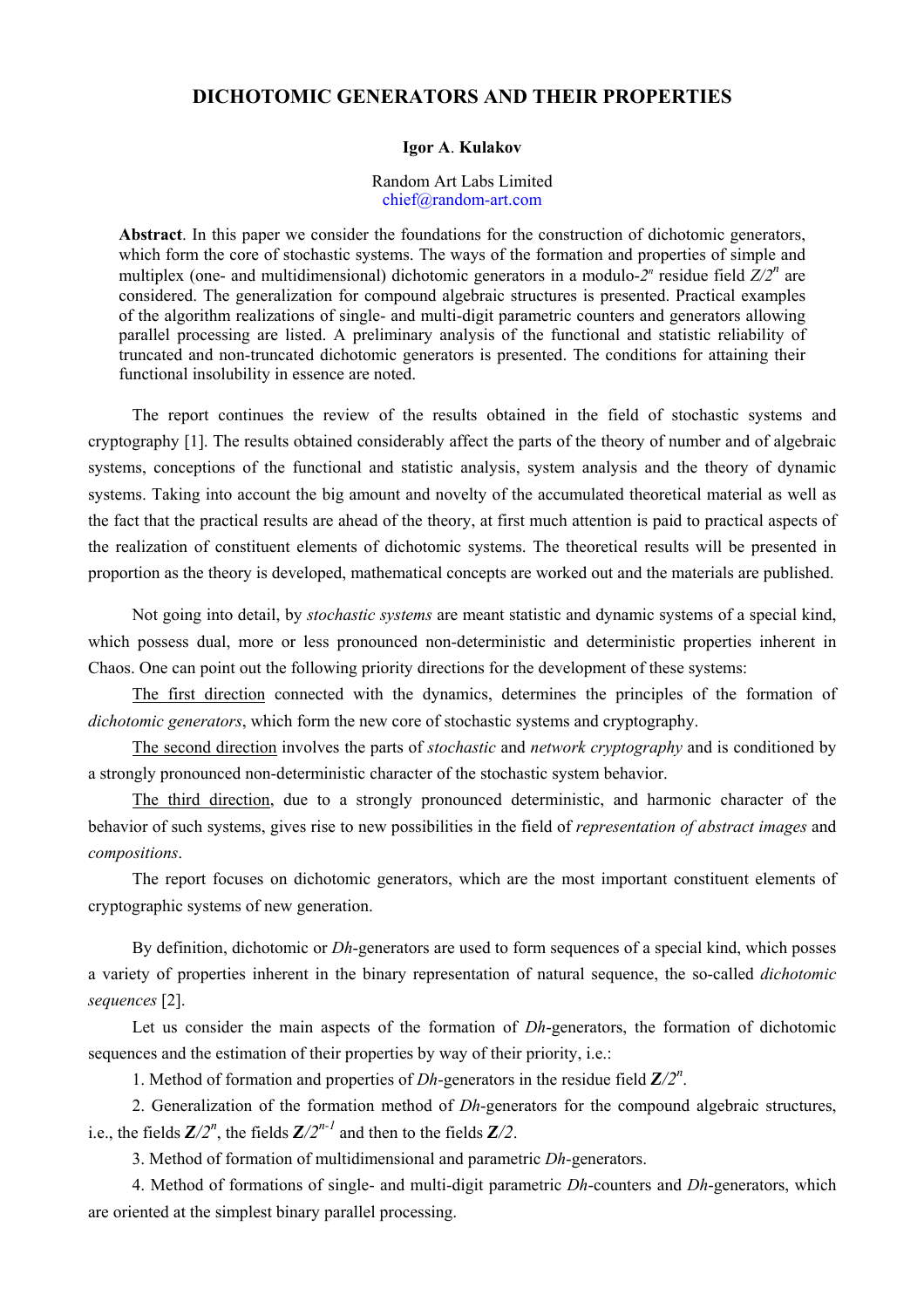5. Analytic and statistic analysis of the functional and statistic reliability of the main implementation schemes of *Dh*-generators.

The binary sequence  $D = \{d_i: i = \overline{1, T_n}\}\)$  composed of  $T_n = 2^n$  non-negative integers  $d_i$ , which consist of *n* of significant bits  $b_{ij} \in d_i$  ( $j = \overline{1, n}$ ) with a dichotomic order fixed in this sequence is called a *dichotomic sequence* [2].

The dichotomic order can be easily illustrated by means of the binary representation of the first numbers of the natural sequence:

| 00 0000 | 04 0100 | 08 1000 | 12 1100 |
|---------|---------|---------|---------|
| 01 0001 | 05 0101 | 09 1001 | 13 1101 |
| 02 0010 | 06 0110 | 10 1010 | 14 1110 |
| 03 0011 | 07 0111 | 11 1011 | 15 1111 |

One can see from the formed binary sequence that the repetition period  $T<sub>l</sub>$  of the first bit is equal to  $2<sup>1</sup>$ , of the second bit is equal to  $2<sup>2</sup>$ , of the third bit is equal to  $2<sup>3</sup>$ , of the forth bit is equal to  $2<sup>4</sup>$ , etc., and of the *k*-th bit is  $T_k = 2^k$  and of the *n*-th arbitrary bit is  $2^n$ . The mentioned property characterizes the dichotomic order of the elements of this sequence.

Besides, note that for every *k*-th bit, elements *i* and  $(i+T_k/2)$  belonging to adjacent half-cycles of this sequence are complementary, i.e., they are related by the complementation operation  $\overline{\phantom{a}}$  or, which is the same by the *NOT* operation (the relation being called dichotomic complement):

$$
b_{ki} = b_{k(i+Tk/2)}
$$

Dichotomic sequences with complementary elements are called *perfect* or *D*-*sequences* [2]. Below we will only consider perfect dichotomic sequences.

Analogous dichotomic properties inherent in elements of the sequence *C*, which is formed on the basis of the linear binary congruent method [3, 5]; the method being based on the equation of the type:

$$
x_i = a \cdot x_{i-1} + c \mod T_n, \tag{1}
$$

for *a* <sup>≡</sup> *1( mod 4 )* and an odd *c*. In this case the number *card C* of all linear binary congruent sequences (or *D*-sequences, which is the same) is about  $2^{3(n-1)}$ .

In ordinary binary arithmetic or in a modulo-2<sup>*n*</sup> residue field  $Z/2^n$ , the cardinal number *card D<sub>Z</sub>* of the set of all dichotomic sequences  $D_Z$  is about

card 
$$
D_Z \approx 2^{n(n+3)/2 - 1}
$$

and is determined accurate to the isomorphism by the recurrent expression:

$$
d = \omega_0 + \sum_{k=1}^n \omega_k b_k 2^{k-1} \mod 2^n
$$
 (2)

with respect to the *n*-digit binary variable *d* and the bits  $b_k \in d$  composing it, for all odd coefficients  $\omega_0 < 2^n$ and  $\omega_k < 2^{(n-k)+1}$  and the condition  $\omega_l \equiv l \pmod{4}$ . Expression (2) will be further called the *dichotomic equation in the field Z/2<sup>n</sup>* .

The dichotomic equation in the field  $Z/2^n$  is called the *linear* dichotomic equation, and the sequences formed on the basis of it is called *linear dichotomic sequences*  $D_z$ . Note that the congruent sequences C are the special case  $C \subseteq D_Z$  of the sequences  $D_Z$ .

However, the cardinal number *card D* of the set of all possible dichotomic sequences *D* is  $card D = 2^{2^n - 1}$ 

The cardinal number is very large and considerably surpasses the number of all possible linear dichotomic sequences. The cardinal number shows the existence of an algebraic structure, which is more general than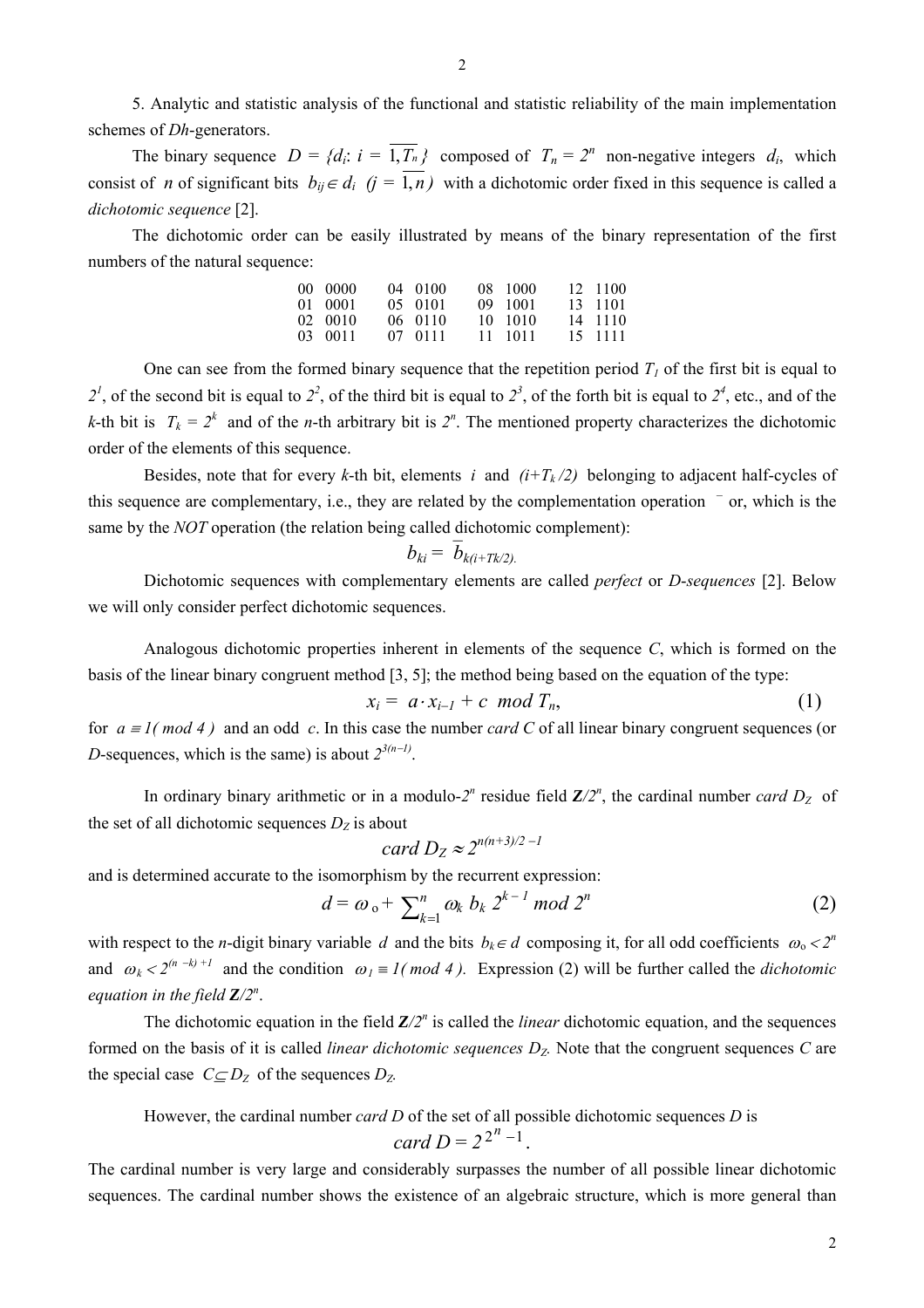the residue field  $\mathbb{Z}/2^n$ , the structure being able to generate *D*-sequences. Consider the following example for the determination of these structures.

Let us modify equation (1) of the linear congruent method in the following way:

$$
z_i = a \cdot (h \oplus z_{i-1}) + c \mod 2^n, \tag{3}
$$

where  $h$  is the modifier. Using the known relations

$$
\alpha + \beta = 2 \cdot (\alpha \wedge \beta) + (\alpha \oplus \beta), \qquad \alpha + \beta = 2 \cdot (\alpha \vee \beta) - (\alpha \oplus \beta), \tag{4}
$$

$$
\alpha \oplus \beta = (\alpha + \beta) - 2(\alpha \wedge \beta), \qquad \alpha \oplus \beta = -(\alpha + \beta) + 2(\alpha \vee \beta), \tag{5}
$$

we obtain

$$
z_i = a \cdot z_{i-1} + (c + a \cdot h) - 2 \cdot a \cdot (h \wedge z_{i-1}) \mod 2^n
$$
 (6)

or

$$
z_{i} = -a \cdot z_{i-1} + (c - a \cdot h) + 2 \cdot a \cdot (h \vee z_{i-1}) \mod 2^{n}.
$$
 (7)

If the conditions  $h \equiv \overline{c}$  (mod 1), c is odd and  $a \equiv 1 \pmod{4}$  or c is even and  $a \equiv 3 \pmod{4}$  are fulfilled, the sequence generated by expressions (3), (6) or (7), is the *D*-sequence with the period  $T_n = 2^n$ . Moreover, by definition this sequence is the linear dichotomic sequence since the expansion

$$
z = c_0 + \sum_{k=1}^n c_k z_k 2^{k-1} \mod 2^n,
$$

follows from expression (6),

where 
$$
z = \{ z_k : k = \overline{1,n} \}, h = \{ h_k : k = \overline{1,n} \},
$$
  
 $c_0 = c + a h, c_k = a \cdot (1 - 2 \cdot h_k) \text{ mod } 2^{n-k+1}.$ 

At the same time, the *D*-sequence, which is recurrent to the *D*-sequence generated by expression (3), is presented by the expression inverse to it, i.e.,

$$
z_{i-l} = h \oplus (a^{-1} \cdot z_i - c) \bmod 2^n,
$$

for  $a^{-1} \cdot a \equiv l \pmod{2^n}$ . This expression cannot be presented in the form of expression (2), and consequently, it cannot be presented in a modulo- $2^n$  residue field  $\mathbb{Z}/2^n$ , and in this respect is not the linear dichotomic sequence.

Note other properties, which are typical for expression (3). Note also that for nonzero values of the modifier *h* expressions (6) and (7) being equivalent to it contain linear and non-linear components. Thereby, this equation shows the dual character, i.e. the so-called *lined* character, according to which linear changes in some values of the argument are accompanied by jumpwise (non-linear) changes in other values. In this case the modifier action leads to the changes of the bits  $z_k \in z$  statuses of the binary variable z and do not change the correlations between them. Further, depending on the state *z* of the variable, the multiplier *a* and the increment *c* cause fast and respectively slow redistribution of values and unidirectional correlation of bits of this variable from low-order to high-order bits.

Thus, from the algebraic point of view, the presented expression is characterized by the dual (the socalled lined) properties, i.e., by linear properties inherent in the field  $\mathbb{Z}/2^n$  on the one hand, and by discrete properties inherent in the field *Z/2* on the other hand.

In the most general case the algebraic structures, which have in part or in whole linear properties inherent in the field  $\mathbb{Z}/2^n$  $\mathbb{Z}/2^n$  $\mathbb{Z}/2^n$  on the one hand, and discrete properties inherent in the field  $\mathbb{Z}/2$  on the other hand, and both linear and discrete properties in the fields  $\mathbb{Z}/2^{n-1}$ ,  $\mathbb{Z}/2^{n-2}$  and so on, will be called *lined structures*.

Based on these structures, there was developed the so-called *randomization method*, which is used to form ordinary, one- and multi-parametric, simple and multiplex multidimensional dichotomic generators with any repetition period being not smaller than the one given in advance. The generators possess relatively good statistic properties and a high functional complexity [1].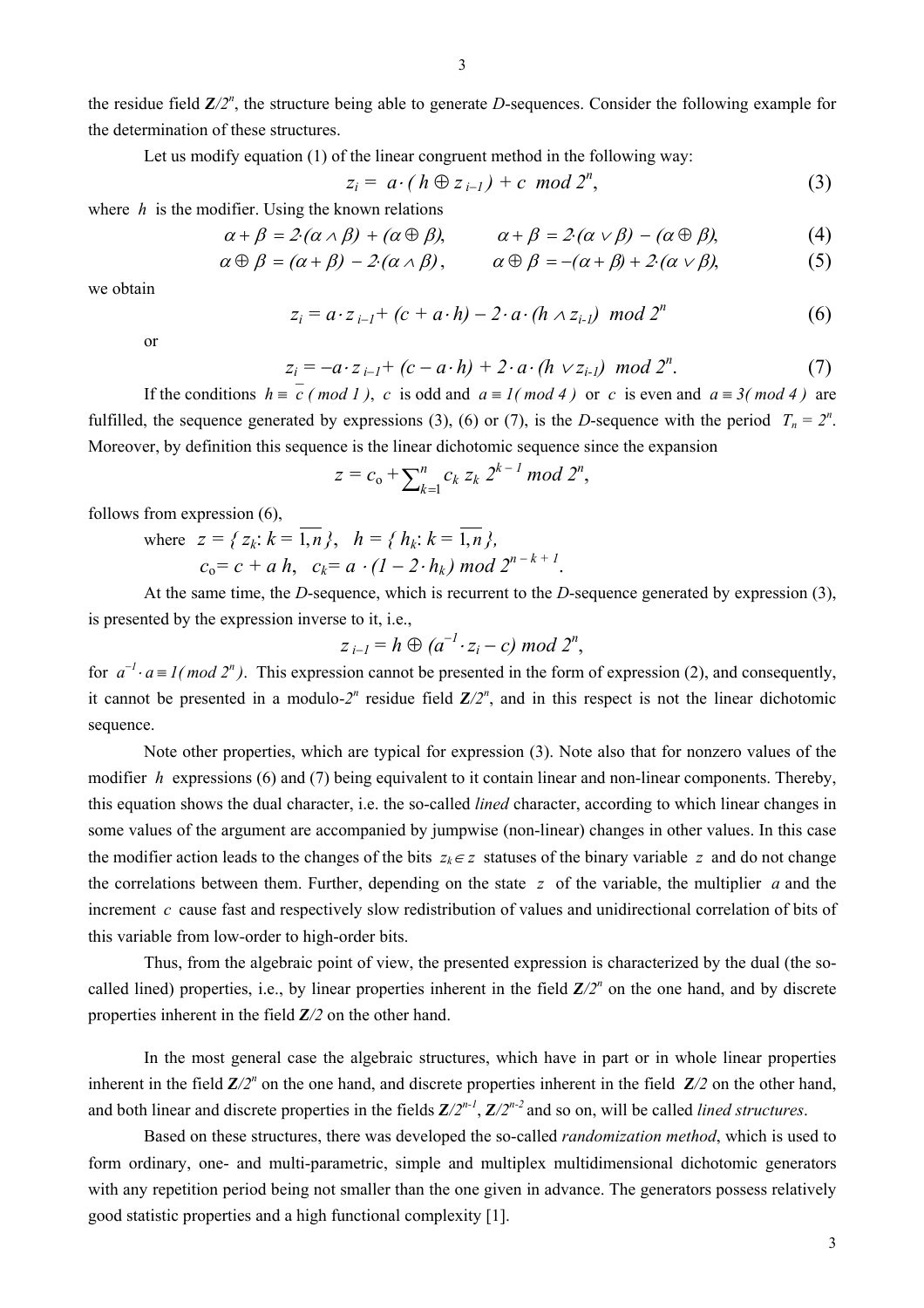Dichotomic generators are easily adapted to any platforms of computing devices and allow to organize highly efficient sequential and multi-channel parallel, single- and multi-digit (including processorless) processing. They are capable of forming structural compositions of any complexity and can be functionally insoluble in essence and at the same time preserve unrepeated and other dichotomic properties inherent in their elements.

The formation of functionally multiplex dichotomic sequences and structural compositions is implemented by means of complexation of dichotomic generators and by means of multidimensional *Dh*generators.

The simplest complexation of *Dh*-generators can be expressed by the lined function, which is given depending on the dichotomic variables  $\{z, x\}$  by the expression:

$$
r = (h \oplus z) + 2 \cdot (g \oplus x) \bmod 2^n, \tag{8}
$$

where  $\{h, g, r\}$  are binary *n*-digit vectors;  $\{h, g\}$  are arbitrary fixed modifiers; and *r* is the resultant dichotomic quantity.

The dichotomic generator can be multiplex, multidimensional and can be specified by a system of equations defined on a set of variables. One of the variants of the generator realization can be presented by a binary two-dimensional, so-called dual *Dh*-generator, given for two *n*-digit dichotomic variables *{u,v}* by the system of equations

$$
u_i = (h_u \oplus u_{i-1}) + 2 \cdot (g_u \oplus v_{i-1}) \mod 2^n, \n v_i = (h_v \oplus v_{i-1}) + 2 \cdot (g_v \oplus u_{i-1}) \mod 2^n
$$
\n(9)

where  $\{h_u, h_v\}$  are fixed odd values and  $\{g_u, g_v\}$  are arbitrary values of the modifier  $\{h, g\}$ .

Due to complexation and functional complexity dichotomic generators are capable of forming holistic structural compositions of any complexity. Based on the above mentioned randomization method, there were developed synthesis tools for such complex dichotomic systems [1].

The considered above ways of implementation of dichotomic generators work rather well under efficient realization of arithmetic operations and conditions provided that the digit capacity of registers used in computing devices is sufficient to perform machine commands. Otherwise, inefficient and complicated arithmetic of high numbers is required, which adversely affects the efficiency and prime cost of such devices.

The mentioned drawbacks can be eliminated with the help of vector *(segment)* generators. In this case, the generator platform composed of *n* bits, where  $n = N \cdot m$ , is divided into *N* equal *m*-digit segments (sub-blocks), whose length *m* coincides with the digit capacity of registers of the applied computing devices. The segments formed this way are linked with each other by their own result criterion formed using the calculation results so that the resultant output sequence generated by the generator is the dichotomic sequence with the common period  $T_n = 2^{N \cdot m}$ .

Below, we present the system of equations of the realization of *N*-segment *Dh*-generator; the equations being defined on a set of fixed modifiers  $H = \{H_k\}$ ,  $G = \{G_k\}$ ,  $Q = \{O_k\}$  and a vector dichotomic variable  $Z = \{z_k\}$ :

$$
z_{ki} = z_l - z_{II} \mod 2^m \qquad (k = \overline{1, N}),
$$
  
\n
$$
z_l = (2 \cdot (G_k \oplus z_{k(i-l)})) \oplus p_{i-l} \mod 2^m, \qquad z_{II} = H_k \oplus z_{k(i-l)},
$$
  
\n
$$
p_i = \{Q_k: z_l < z_{II}, \ \overline{Q_k}: z_l \ge z_{II}\},
$$
\n
$$
(10)
$$

at  $p_0 = 1$  and an odd  $H_1$ . The presented algorithm is characterized by a mixed algebraic structure in the residue field and differs from the known methods by the way of *p* result criterion assignment. The analysis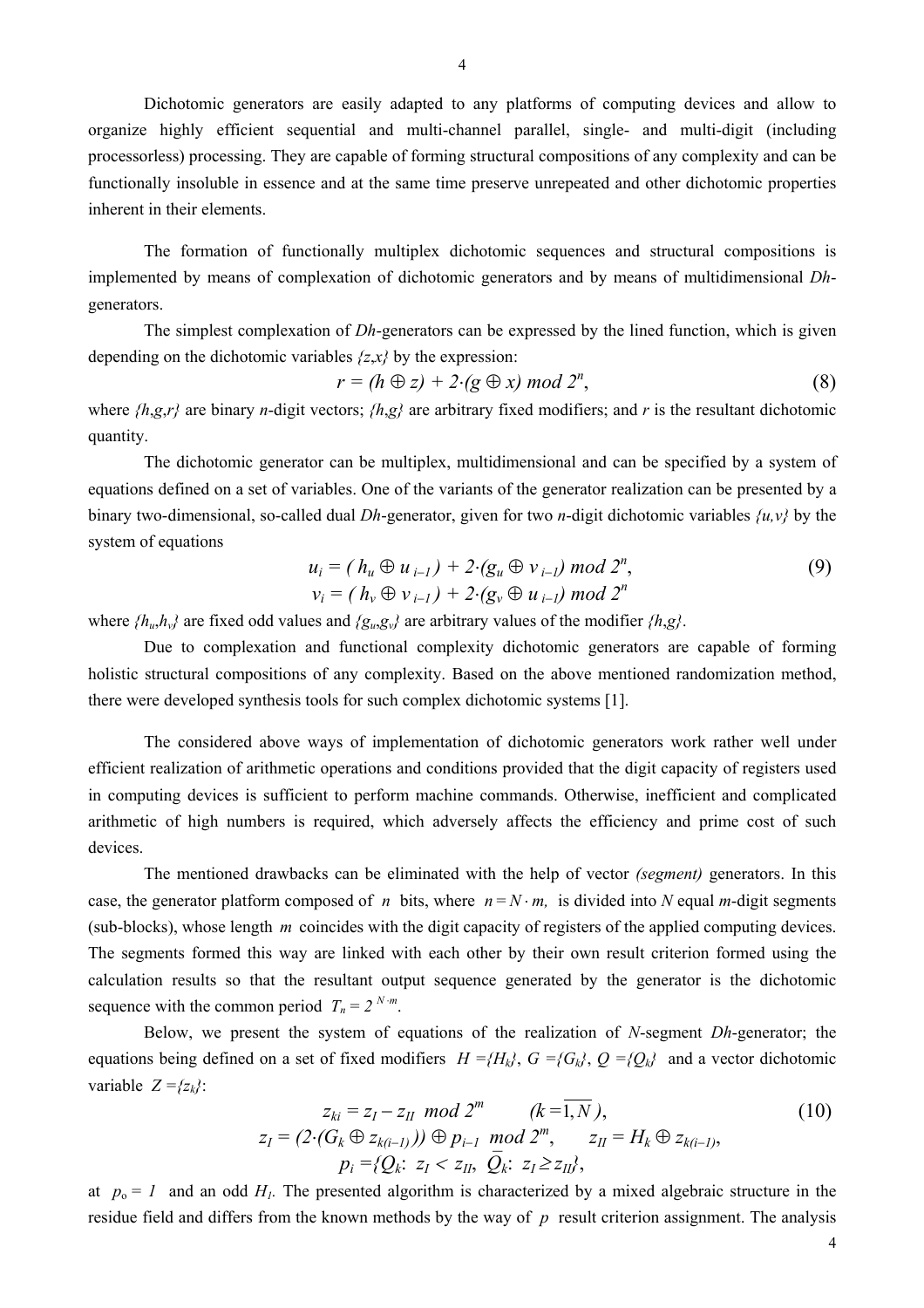shows that strongly pronounced correlation properties are inherent in elements of the dichotomic sequence formed on the basis of the mentioned equation. To overcome this drawback, it is sufficient to increase rate of the influence distribution of low-order bits on the high-order bits of this sequence. For example, it can be achieved using the following system of equations required for the realization of the *N*-segment *Dh*-generator:

$$
z_{ki} = z_l - z_{II} \mod 2^m \qquad (k = \overline{1, N}),
$$
  
\n
$$
z_l = (2 \cdot (G_k \oplus z_{k(i-l)})) \oplus q_{i-l} \mod 2^m, \qquad z_{II} = H_k \oplus z_{k(i-l)},
$$
  
\n
$$
q_i = q_{i-l} \oplus z_{ki} \oplus \{Q_k: z_l < z_{II}, \ \overline{Q_k}: z_l \ge z_{II}\}.
$$
\n
$$
(11)
$$

The above dichotomic generators are designed for the sequential processing. The efficiency of *Dh*generators can be increased many times by using multi-channel generators. Multi-channel (multi-processor), parallel processing is provided by the *parameterization* of generators.

The idea of the division of the addition operation into simple component parts performed during the generator iteration lies in the heart of parameterization. Thus, for example, if the result criteria *{p*,*q}* formed during calculations in (10) and (11) are used not at once but at the next generator iteration, then this generator can operate as a multi-channel generator.

The realization variant of an *N*-channel one-parametric *Dh*-generator from the set of parameters *P* =  $\{r_k\}$  and the output dichotomic vector variable  $R = \{r_k\}$  at an odd  $p|_{k=1} = p_0$  fixed for every iteration can be presented by the following equation:

$$
z = z_{k(i-1)}, \quad r_{ki} = (p \oplus z) + H_k \mod 2^m \quad (k = \overline{1, N}),
$$
  
 
$$
q = z \oplus \{Q_k: z < p, \overline{Q_k}: z \ge p\}, \quad z_{ki} = z - p \mod 2^m, \quad p = p_{k(i-1)}, \quad p_{ki} = q.
$$
 (12)

Among the peculiarities of the behavior of parametric dichotomic generators, note the presence of a short transient non-stationary interval *τ*, inherent in a wide class of dynamic systems. The interval being passed, these generators independently and phenomenally proceed to the stable state and everywhere within the period  $T_n = 2^{N \cdot m}$  behave as unrepeated generators. Depending on the method of the generator realization and on the number of parameters *p* composing it (usually 2-3), the length of the transient interval  $\tau$  can reach the value of *p*⋅*n*. This drawback is not an obstacle for the practical usage of these generators, since the drawback can be either easily eliminated or depending on the maximum length of the statistic sampling  $L_s$  in bits be set equal to  $p \cdot log_2 L_s$  [2].

All the above-mentioned ways of dichotomic generator realizations provide the presence of a specialized arithmetic device or a processor, which affects the final cost of such generators, while the presence of the addition (subtraction) operation and moreover the presence of the multiplication operation affect the efficiency of these devices.

The parametric generators with simplest binary, one- and multi-digit parallel processing do not have these drawbacks. This processing is based on the idea of recurrent development of the addition (subtraction) operation into a finite number of the elementary binary operations performed step by step during the generator iteration or any other similar stochastic systems. In the residue field *Z/2,* resulting from expression (4) and the complement-on-two operation  $-\beta = \overline{\beta} + I$ , one can obtain the following expressions for the realization of additive arithmetic operations:

$$
\alpha + \beta = 2 \cdot (\alpha \wedge \beta) \oplus (\alpha \oplus \beta), \qquad \alpha - \beta = 2 \cdot (\alpha \wedge \beta) \oplus (\alpha \oplus \beta), \tag{13}
$$

which can be realized using the half-adders of the necessary type.

Consider the optimal realization variants for the construction of parametric dichotomic generators. Let us focus on the simplest and analytically insoluble *Dh*-generators possessing the highest efficiency,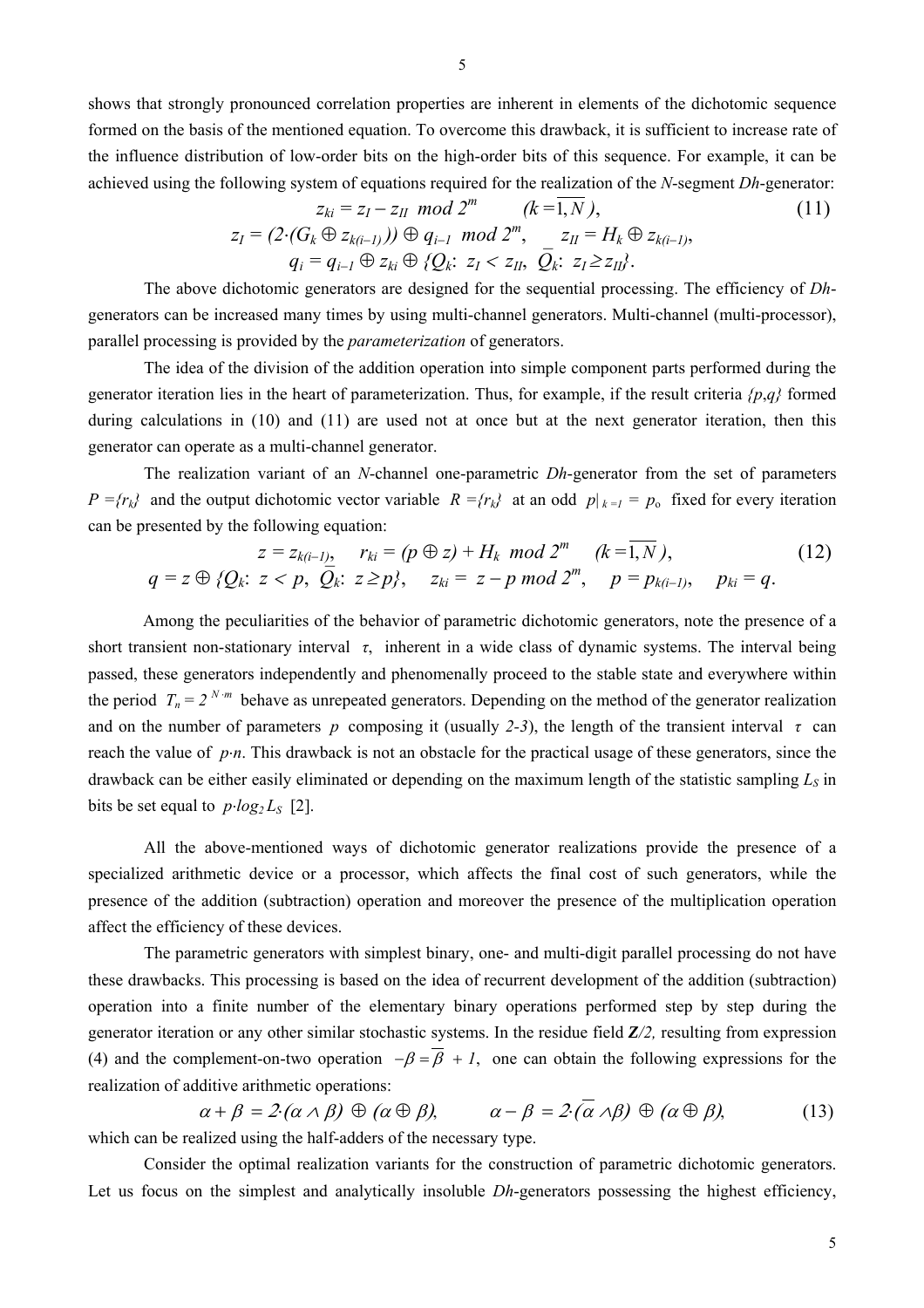which can be compared only with the performance rate of one *XOR* operation; the number of *n* of bits composing the platform of such generators being insignificant.

The simplest *Dh*-generator given by the two-parametrical *{P*,*D}* randomization operator  $R_c(H, P_{i-1}, D_{i-1})$ :  $B_{i-1} \to {B_i, P_i, D_i}$ , at  $H \equiv 1 \pmod{2}$  being an odd fixed value of the modifier *H* and output  $r_i = B_{i-1} \oplus D_{i-1}$ , can be presented by the following composition of operators:

$$
B_i = B_{i-1} \oplus P_{i-1}, \ P_i = H \oplus D_{i-1}, \ D_i = 2 \cdot (B_{i-1} \wedge P_{i-1}) \mod 2^n. \tag{14}
$$

The generators of this type are characterized by a slow change of bits, which is typical of ordinary counters. These generators are hereafter called *dichotomic counters (Dh*-*counters)*.

Dichotomic variables *{B,D}* characterizing the internal generator state can be expressed through the known output generator state determined by the dichotomic variable *r* in the following form:

 $B_i = H \oplus B_{i-1} \oplus B_{i-2} \oplus r_{i-1}$ ,  $D_i = 2 \cdot ((r_i \oplus D_{i-1}) \wedge (H \oplus D_{i-2})) \mod 2^n$ .

The analytic insolubility of the generator equations (14) follows from the expressions, i.e., at any iteration, the changes in the internal generator state cannot be unambiguously expressed even through all known external states of this generator. Otherwise, it is impossible to solve analytically one of the following values and every preceding value of output variables of parametric generators using all their known external states, if changes of the variables characterizing their internal state are unknown and hidden from external access.

To reduce the essentially pronounced correlation inherent in dichotomic counters, it is necessary to the influence distribution of low-order bits on the high-order bits, which is realized consecutively during the generator iteration.

These, the so-called *dissipative Dh-generators of the first type*, can be represented by an autosynchronous two-parametric  $\{P,D\}$  randomization operator  $R_I$  ( $P_{i-1}, D_{i-1}$ ):  $B_{i-1} \rightarrow \{B_i, P_i, D_i\}$ , composed of operators:

 $B_i = B_{i-1} \oplus P_{i-1}$ ,  $P_i = (4 \cdot B_{i-1}) \oplus \overline{D}_{i-1} \mod 2^n$ ,  $D_i = 2 \cdot (B_{i-1} \wedge P_{i-1}) \mod 2^n$  $(15)$ 

As in the previous case, the *Dh*-generator output can be represented by a similar equation of the type  $r_i = B_{i-1} \oplus D_{i-1}$ . Dichotomic variables *{B,D,P}* characterizing the internal state of the generator can be expressed through its known output state  $r_i$  in the following form:

> $B_i = B_{i-1} \oplus \overline{B}_{i-2} \oplus (4 \cdot B_{i-2}) \oplus r_{i-1} \mod 2^n$  $D_i = 2 \cdot ((r_i \oplus D_{i-1}) \wedge ((4 \cdot (r_{i-1} \oplus D_{i-2})) \oplus \overline{D}_{i-2}) \mod 2^n$  $P_i = (4 \cdot B_{i-1}) \oplus \overline{B}_{i-1} \oplus r_i \mod 2^n$ ,  $P_i = (4 \cdot (r_i \oplus D_{i-1})) \oplus \overline{D}_{i-1} \mod 2^n$ .

The analytic insolubility of equation (15) follows from these expressions.

Despite the essentially pronounced avalanche properties inherent in the above-considered dissipative generators due to the influence distribution of low-order bits onto the high-order bits, these generators have essentially pronounced linear properties. The imparting of essentially pronounced non-linear properties to dichotomic sequences, formed on the basis of *Dh*-generators, can be realized using catenation of low-order bits with the high-order bits; the catenation being implemented consecutively during the iteration of these generators. Dissipative generators with the essentially pronounced non-linear properties will be called dissipative *Dh-*generators of the *second type*.

*Dh*-generators of the second type with the output  $r_i = B_{i-1} \oplus D_{i-1}$ , can be represented by an autosynchronous three-parametric *{P,D,Q}* randomization operator  $R_{II}(P_{i-1},D_{i-1},Q_{i-1})$ :  $B_{i-1} \rightarrow \{B_i,P_i,D_i,Q_i\}$ , composed of operators:

$$
B_i = B_{i-1} \oplus P_{i-1}, \quad P_i = (4 \cdot B_{i-1}) \oplus \overline{D}_{i-1} \mod 2^n, \quad Q_i = 2 \cdot (B_{i-1} \wedge P_{i-1}) \mod 2^n, \quad (16)
$$

$$
D_i = Q_{i-1} \oplus (4 \cdot D_{i-1}) \mod 2^n.
$$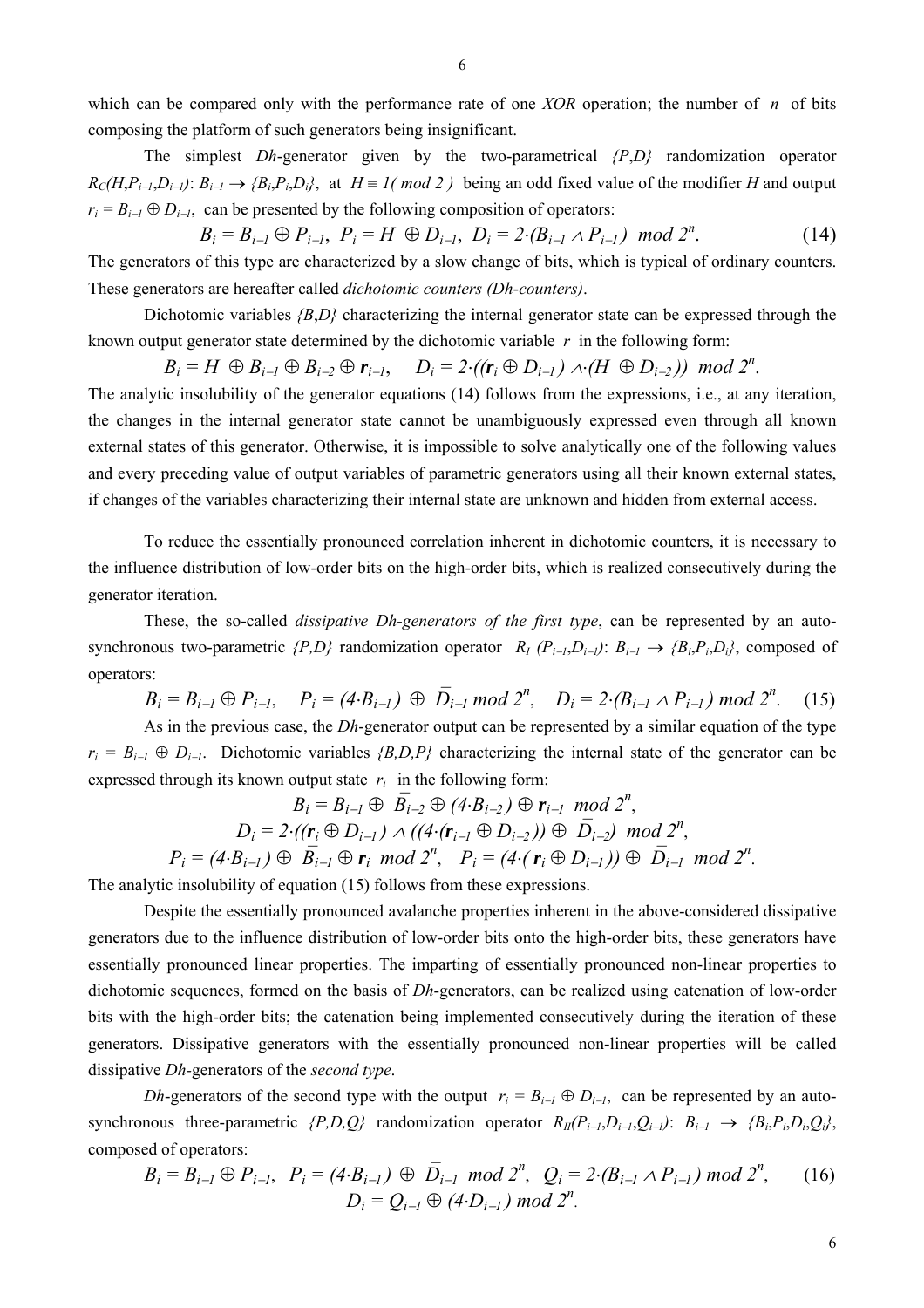Dichotomic variables *{B,D,P,Q}* characterizing the internal state of this generator can be expressed through its known output state  $r_i$  in the following form:

$$
B_{i} = B_{i-1} \oplus \overline{B}_{i-2} \oplus (4 \cdot B_{i-2}) \oplus r_{i-1} \mod 2^{n},
$$
  
\n
$$
D_{i} = (2 \cdot ((r_{i} \oplus D_{i-1}) \land ((4 \cdot (r_{i-1} \oplus D_{i-2})) \oplus \overline{D}_{i-2})) \oplus (4 \cdot D_{i-1}) \mod 2^{n},
$$
  
\n
$$
P_{i} = (4 \cdot B_{i-1}) \oplus \overline{B}_{i-1} \oplus r_{i} \mod 2^{n}, \quad P_{i} = (4 \cdot (r_{i} \oplus D_{i-1})) \oplus \overline{D}_{i-1} \mod 2^{n},
$$
  
\n
$$
Q_{i} = 2 \cdot (B_{i-1} \land ((4 \cdot B_{i-2}) \oplus \overline{B}_{i-2} \oplus r_{i-1})) \mod 2^{n},
$$
  
\n
$$
Q_{i} = 2 \cdot ((r_{i} \oplus D_{i-1}) \land (((4 \cdot (r_{i-1} \oplus D_{i-2})) \oplus \overline{D}_{i-2})) \mod 2^{n}.
$$

The analytic insolubility of equation (16) follows from these expressions.

Parametric generators can be multiplex, multidimensional and can be represented by a system of equations defined on a set of variables. One of realization variants of these generators can be represented by a two-dimensional, four-parametric *{Pu,Du,Pv,Dv}* autosynchronous dual *Dh*-generator with many outputs  $r_{ui} = B_{u(i-1)} \oplus D_{u(i-1)}$  and  $r_{vi} = B_{v(i-1)} \oplus D_{v(i-1)}$ , which is represented by a system of equations consisting of randomization operators

 $R_D(P_{u(i-1)}, D_{u(i-1)}: \{U_{i-1}, V_{i-1}\} \rightarrow \{U_i, P_{ui}, D_{ui}\}, \qquad R_D(P_{v(i-1)}, D_{v(i-1)}: \{V_{i-1}, U_{i-1}\} \rightarrow \{V_i, P_{vi}, D_{vi}\},$ which are presented by analytically insoluble compositions of operators of the type:  $U_i = U_{i-1} \oplus P_{u(i-l)}$ ,  $P_{ui} = (4 \cdot V_{i-l}) \oplus \overline{D}_{u(i-l)} \mod 2^n$ ,  $D_{ui} = 2 \cdot (U_{i-l} \wedge P_{u(i-l)}) \mod 2^n$  $(17)$  $V_i = V_{i-1} \oplus P_{\nu(i-1)}$ ,  $P_{\nu i} = (4 \cdot U_{i-1}) \oplus \overline{D}_{\nu(i-1)} \mod 2^n$ ,  $D_{\nu i} = 2 \cdot (V_{i-1} \wedge P_{\nu(i-1)}) \mod 2^n$ .

Parametric *Dh*-generators can be represented not only by a relatively simple system of equations given above, but also by a more complicated system of equations for a set of variables possessing the dichotomous properties. Using the developed formal tools of synthesis of such systems [1], it is possible to create different stochastic and cryptographic distributed systems, which will be of any functional and structural complexity than the one given in advance.

The considered above theoretical and technical aspects of realization of dichotomic generators show the possibility of obtaining the analytic insolubility of the dichotomic sequences formed on their basis. At the same time, the analytic insolubility, obtained due to multidimensionality and parameterization of *Dh*generators, is necessary but not sufficient to form efficient cryptographic devices and systems. Based on the general requirements to generators of random numbers [2, 5], as a case of sufficient conditions of achieving the cryptographic reliability of *Dh*-generators are the statistic properties of the sequences formed on their basis with the distribution law being close to *ideal* uniform.

Following these conditions, consider the most characteristic statistic properties of dichotomic sequences and quantities. First, let us define the term "slice" of the binary sequence  $Z = \{z_i: i = \overline{1, L}\}\$ formed of *L* non-negative integers  $z_i$ , composed of *n* significant bits  $b_{si} \in z_i$  ( $s = 1, n$ ).

The binary sequence  $Z_s = \{b_{si}: i = 1, L\}$ , composed of all  $b_{si} \in \{0, 1\}$  bits of the binary sequence *Z* initial to it is called the *slice s*. The slice  $\Delta Z_s = \{b_{s(i-1)} \oplus b_{si}\}\$  for  $b_{so} = 0$ , formed over the slice  $Z_s$  will be called the *difference slice s*.

Due to essentially pronounced deterministic behavior of low-order bits of dichotomic quantities and complementation of dichotomic classes generated by them, strong statistic dependence is inherent in bits belonging to low-order slices of realization of these quantities. Depending on the influence distribution rate of low-order bits onto the high-order bits and their catenations, which are provided by the equations of generation of dichotomic sequences, the correlation between slice bits can be preserved or either rapidly or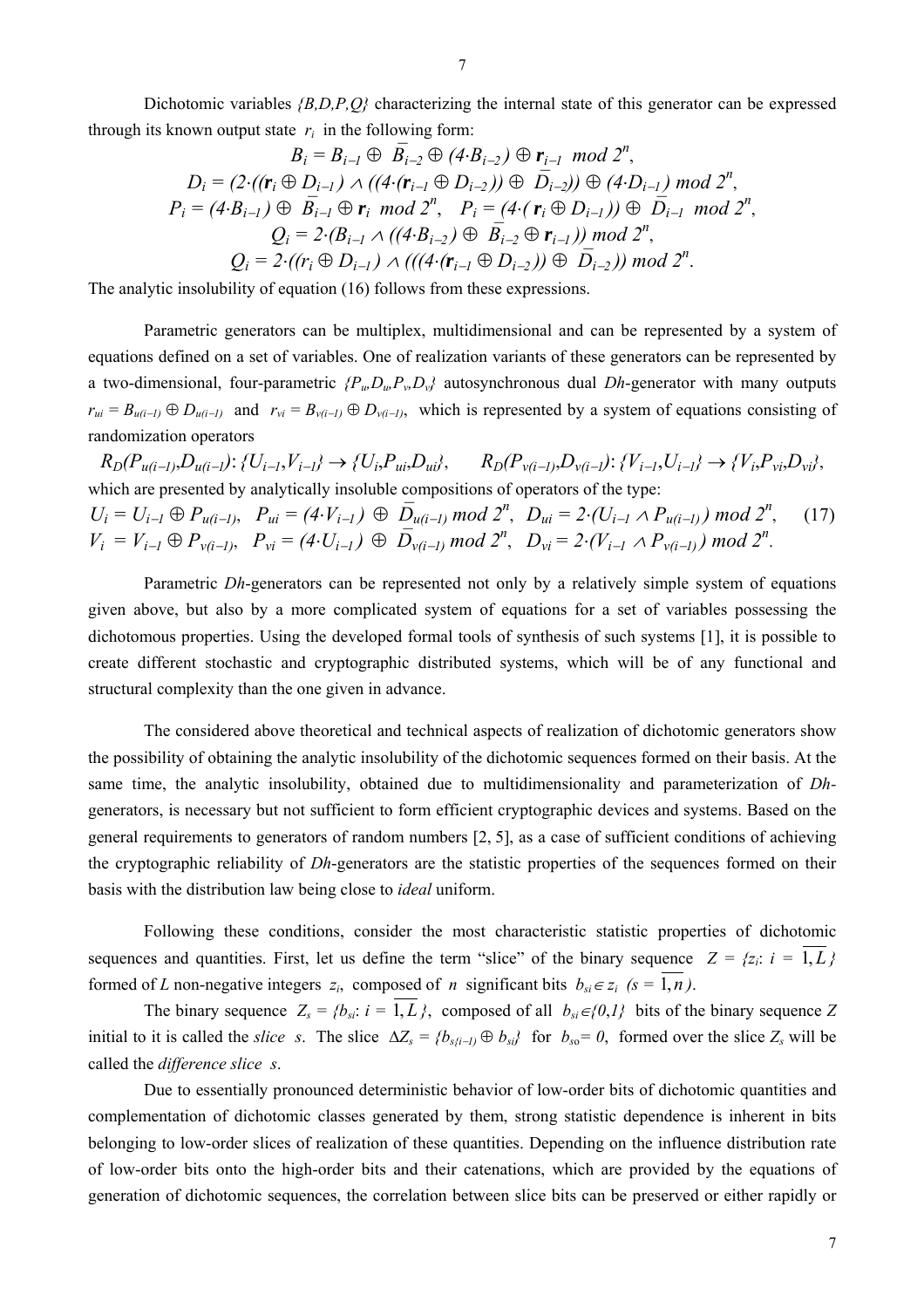can slowly decrease from slice to slice.

As the first example, consider the variant of realization of the *N-*channel two-parametric *{P,D}* dissipative dichotomic generator of the first type, otherwise, the  $\Delta$ <sup>*N*</sup> -generator, which is given by the

randomization operator  $R_{\Delta}(P_{i-1}, D_{i-1})$ :  $B_{i-1} \rightarrow \{B_i, P_i, D_i\}$ , composed of operators:<br>  $B_{ki} = B_{k(i-1)} \oplus P_{k(i-1)}, \quad P_{ki} = (4 \cdot B_{k(i-1)}) \oplus \overline{D}_{k(i-1)} \text{ mod } 2^m \quad (k = \overline{1, N}),$  $B_{ki} = B_{k(i-1)} \oplus P_{k(i-1)}$ ,  $P_{ki} = (4 \cdot B_{k(i-1)}) \oplus \overline{D}_{k(i-1)} \text{ mod } 2^m \quad (k = \overline{1, N})$ , (18)  $D_{ki} = (2 \cdot (B_{k(i-1)} \wedge P_{k(i-1)}))$   $\vee Q \mod 2^m$ ,  $Q = Q_{k(i-1)}$ ,  $Q_{ki} = (B_{k(i-1)} \wedge P_{k(i-1)})/2^{m-1}$ , with the output  $r_{ki} = B_{k(i-1)} \oplus D_{k(i-1)}$ , for  $Q|_{k=1} = 0$ . The analytic insolubility of equations (18) follows from the analytic insolubility of equations (15).

The statistic analysis of slices, which was performed using the statistical test package DIEHARD [6], shows the presence of an essential correlation between bits of low-order channel slices  $s = (k - 1) \cdot m + 1$ for any *m*. For  $m = 32$ , note an inessential correlation between bits of high-order channel slices  $s = k \cdot m - 1$ . The essential correlation between slice bits is provided by low digit capacity of registers on the one hand, and the absence of the mechanisms of the influence distribution of bits between blocks, on the other hand.

High statistic characteristics can be achieved using generators, which provide the influence distribution between channel bits. As an example of such a generator, consider the variant of realization of an *N*-channel three-parametric *{P,D,G}* dissipative dichotomic generator of the first type, otherwise, the  $\nabla$ <sup>*N*</sup> generator, which is given by a randomization operator  $R_{\Delta}(P_{i-1}, D_{i-1}, G_{i-1})$ :  $B_{i-1} \to \{B_i, P_i, D_i, G_i\}$ , composed of operators:

$$
B_{ki} = B_{k(i-l)} \oplus P_{k(i-l)}, \quad P_{ki} = (4 \cdot B_{k(i-l)}) \oplus D_{k(i-l)} \mod 2^m \quad (k = \overline{1, N}),
$$
  
\n
$$
D_{ki} = G \oplus G_{k(i-l)}, \quad G_{ki} = (2 \cdot (B_{k(i-l)} \land P_{k(i-l)})) \lor Q \mod 2^m,
$$
  
\n
$$
G = \text{rot}_L(B_{k(i-l)}, S_G), \quad Q = Q_{k(i-l)}, \quad Q_{ki} = \cdot (B_{k(i-l)} \land P_{k(i-l)})/2^{m-l},
$$
  
\n(19)

with the output  $r_{ki} = B_{ki(i-1)} \oplus D_{ki(i-1)}$  for  $G|_{k=1} = G_0$  and  $Q|_{k=1} = G_0 \mod 2$ . Here, **rot**<sub>L</sub> is the operation of the cyclic shift  $rot_L(B_{k(i-1)}, S_G)$  of the binary *m*-bit variable  $B_k$  by  $S_G$  bits to the left, which is equal to the nearest prime for  $m/3$  and aliquant with *m*. Similarly to the above-mentioned cases, the analytic insolubility of equation (19) follows from analytic insolubility of equation (18).

According to the statistic analysis results [6], no noticeable correlation of slice bits and difference slices (starting with 27) formed on their basis, is revealed under any initial conditions.

While testing the dichotomic sequences of  $\nabla_N$ -generators, note the following results. For a short length  $n = N \cdot m$  of the generator platform, there exists an essential correlation between the elements of dichotomic sequences formed by the ∇*<sup>N</sup>* -generator. For an average length *256-512* bits of the generator platform, the statistics is unstable. The correlation slowly decreases with increasing *n*. The statistics is stable and satisfactory for  $24 \times 32 = 768$  bits  $(N=24, m=32)$ , for  $64 \times 16 = 964$  bits and for  $162 \times 8 = 1296$ bits and more in the platform.

The situation changes drastically when 32 low-order correlated slices are truncated. For the  $\nabla_{(N-32/m)}$ -generators truncated this way, the statistics is satisfactory for  $5 \times 32 = 160 (160 - 32 = 128)$  bits  $(N=5, m=32)$ , for  $6 \times 16 = 96 (48)$  bits and for  $9 \times 8 = 72 (40)$  bits and more in the platform; the brackets denoting the length of the generator output block.

Note the improvement of statistic characteristics of sequences of the difference type ∆*rki= rk{i*−*1)* ⊕ *rki* for  $r_{k0} = 0$ ; the sequences are formed from truncated *D*-sequences initial to them.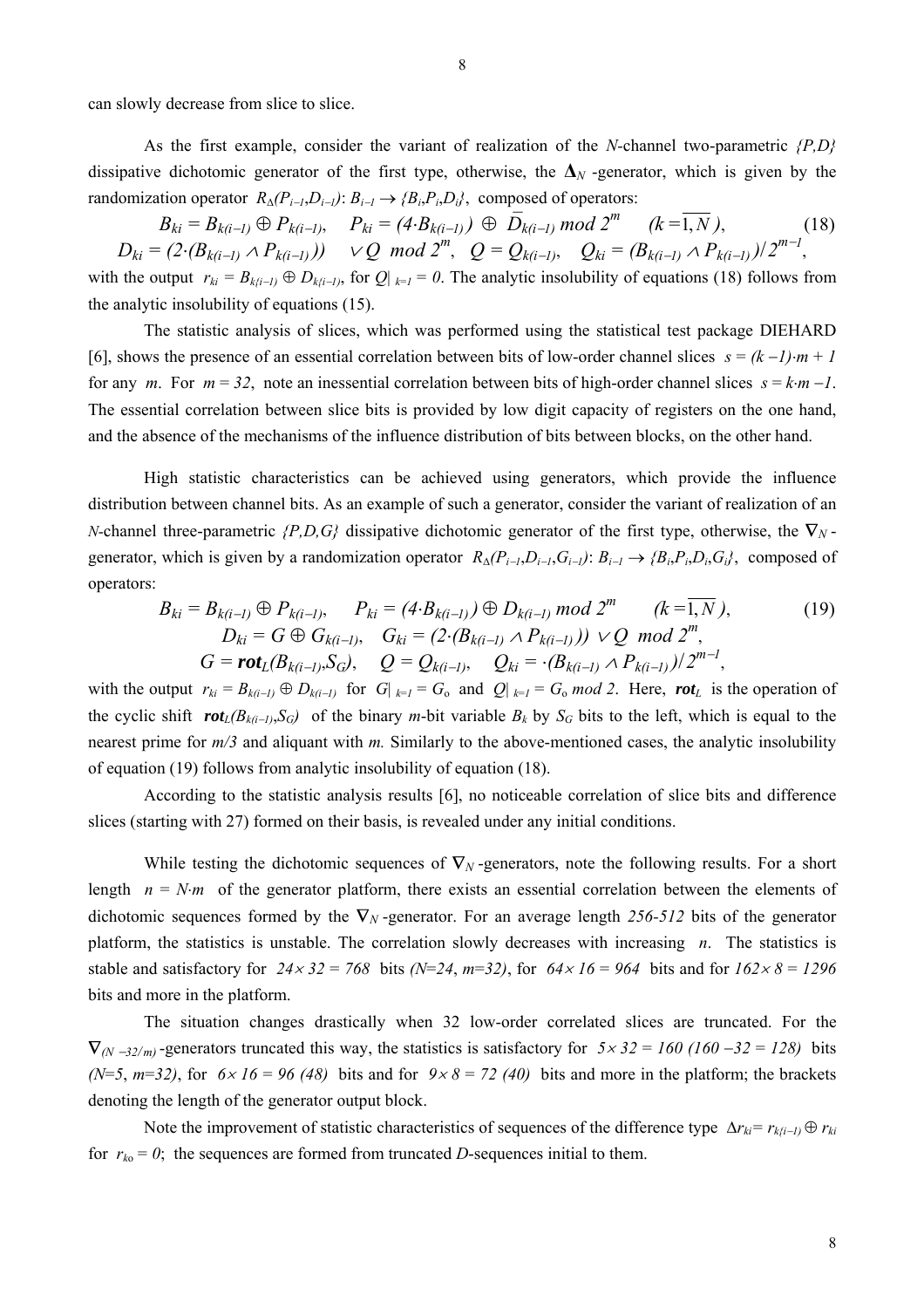In contrast to non-truncated dichotomic sequences, truncated *D*-sequences within the repetition period  $2^n$  are not unrepeated sequences. The average estimates of the repetition number for the above  $\nabla_N$ generator performed for 500 statistical samples of different length are shown below in the Table.

| <b>Statistical sample</b>    | 65536                                  | 32768 | 16384 | 8192 | 4096 | 2048 | 1024 | 512  | 256  |  |  |  |
|------------------------------|----------------------------------------|-------|-------|------|------|------|------|------|------|--|--|--|
| <b>Truncation</b> $\nabla_N$ | non-truncated D-sequence is unrepeated |       |       |      |      |      |      |      |      |  |  |  |
|                              | 16379                                  | 4096  | 1021  | 255  | 65   | 16   | 4    | 0.96 | 0.15 |  |  |  |
|                              | 20738                                  | 5646  | 1473  | 376  | 94   | 24   | 6    |      | 0.31 |  |  |  |
| 4                            | 23343                                  | 6662  | 1785  | 463  | 118  | 30   |      | 2    | 0.37 |  |  |  |
| 8                            | 24063                                  | 6962  | 1879  | 490  | 125  | 31   | 8    | 2    | 0.39 |  |  |  |
| 16                           | 24112                                  | 6985  | 1886  | 491  | 125  | 31   | 8    | 2    | 0.43 |  |  |  |
| <b>Empiric Law</b>           | 24109                                  | 6981  | 1895  | 495  | 127  | 32   | 8    | 2    | 0.53 |  |  |  |
| RC4                          | 24107                                  | 6979  | 1887  | 491  | 126  | 31   | 8    | C    | 0.47 |  |  |  |
| GOST 28147-89                | 24107                                  | 6981  | 1886  | 492  | 125  | 31   | 8    |      | 0.44 |  |  |  |

**Testing of repetition number** 

The estimates presented in the Table do not depend on the length of the registers being used and quickly converge in to surjective, the so-called *gamma generators* of the RC4 type, and in to block ciphers which function in the output feedback regime.

The performed statistic analysis would be incomplete without the estimate of reachability of statistic uncertainty of high-order bits of dichotomic *n-*bit quantities, which are formed by *Dh*-generators. As this estimate, we take the factor of  $0 \le \rho \le n$ , which is comparable with the value of  $2^{\rho}$  and characterizes on average the depth of the possible enumeration of bits of the mentioned dichotomic quantity, this depth being necessary for predicting every of the next realization elements of this quantity.

The calculation of the estimate  $\rho$  is performed over all slices  $Z_s$   $(s = \overline{1,n})$ , which belong to the statistic sampling formed by the *Dh*-generator in the following way.

Over all slices of the length equal to  $L<sub>S</sub>$  bits, there are calculated the repetition number  $R<sub>IL</sub>$  of the 1series of the length  $L = \{1, 2, \ldots L_s\}$ , which consists only of unities, and the repetition number  $R_{0L}$  of the 0series of length *L*, which consists only of zeros. Consequently, the identity

 $1 \cdot (R_{11} + R_{01}) + 2 \cdot (R_{02} + R_{02}) + \dots$   $L \cdot (R_{0L} + R_{0L}) + \dots$   $L_S \cdot (R_{0Ls} + R_{0Ls}) = L_S$ . takes place.

From this identity, following Golomb's second postulate [7], let us calculate the heuristic evaluations *PBL* of non-determinacy of bits of series

$$
P_{BL} = (1 - |2 \cdot Q_{BL}^{1/(L+2)} - 1|)^q, \qquad q = 1 + log_2(1 + L_S/T) \qquad (0 \le P_{BL} \le I),
$$

where  $B = \{1,0\}$  is the series type and  $Q_{BL} = R_{BL}/L_s$  and *T* is the repetition period of *s*-slice.

The non-determinacy factor  $\rho_s$  of the corresponding *s*-slice

$$
\rho_s = -\log_2(1 - k_\rho \sum_{L=1}^{L_s} \frac{L}{2^L} (P_{1L} + P_{0L})), \quad k_\rho = 0.5/\sum_{L=1}^{L_s} \frac{L}{2^L} \qquad (0 \le \rho_s \le 1)
$$

can be calculated using the results of the evaluations  $P_{BL}$ .

Hence, the depth factors  $\rho$  of the complete enumeration of bits of the dichotomic quantity concerned with the *Dh*-generator output is determined on a set of *E* statistical samples by the expression

$$
\rho_e = \sum_{s=1}^n \min\{\rho_{s(e-1)}, \rho_{se}\} \qquad (e = \overline{1, E}, 0 \le \rho_e \le n), \tag{20}
$$

by summing in the direction from low-order significant bits to high-order bits and for all  $\rho_{so} = 1$ .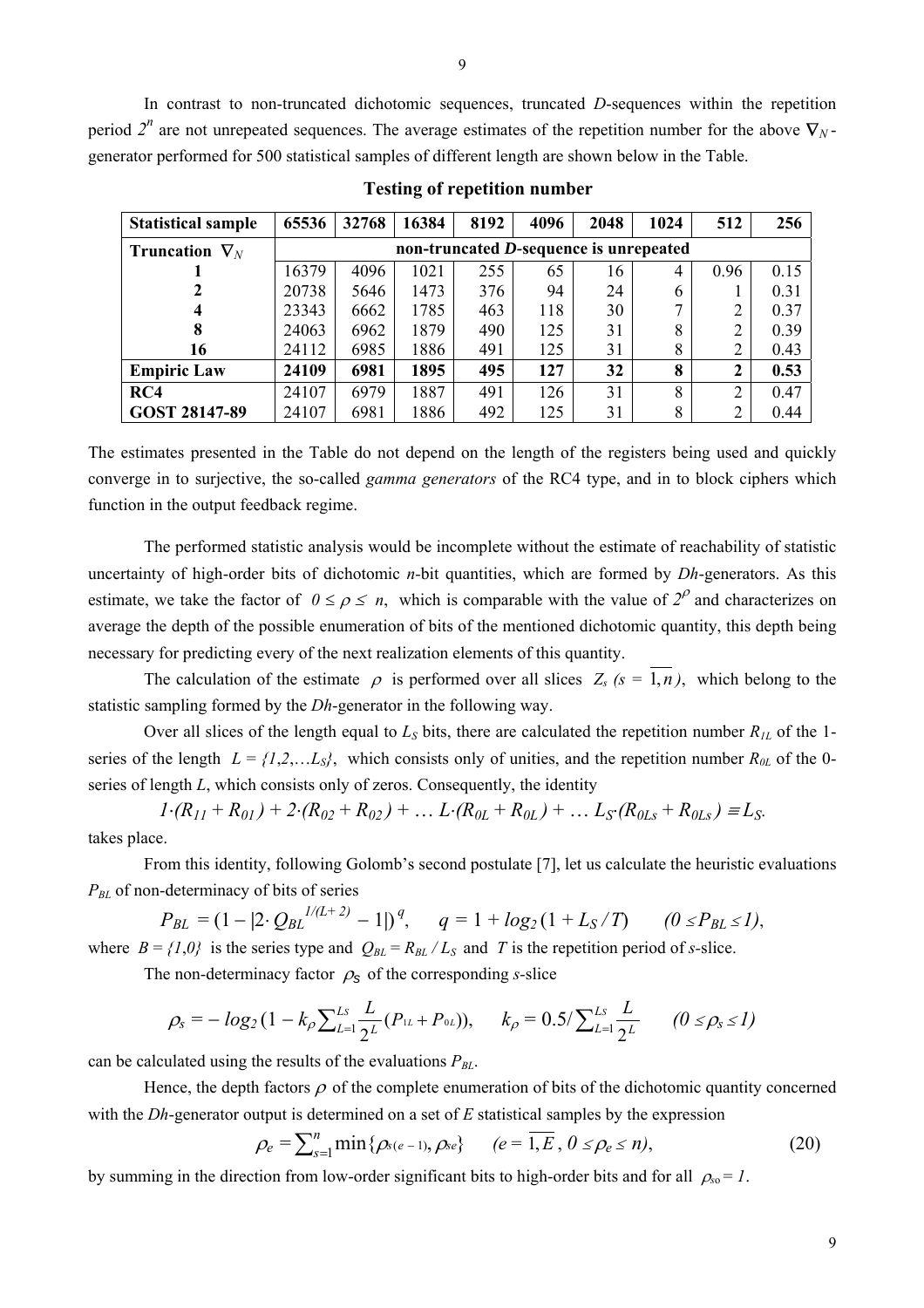The table showing calculations of non-determinacy factors  $\rho_s$  for 16 (32) slices and the depth factors  $\rho_{150}$  of the complete enumeration of bits is presented below. The values are calculated using 150 statistical samples, which comprise 131970 non-negative 32-digit binary numbers for the RC4 generator of random numbers and a multi-channel 8-digit  $\nabla_N$ -generator under the different number of low-order significant bits truncating (*TRN*) it.

| <b>TRN</b> |                                                                                                                  | $1/17$ $2/18$ | 3/19 |  |  |  |                                                                                                 |  |  | 4/20 5/21 6/22 7/23 8/24 9/25 10/26 11/27 12/28 13/29 14/30 15/31 16/32 | $\rho_{150}$ |
|------------|------------------------------------------------------------------------------------------------------------------|---------------|------|--|--|--|-------------------------------------------------------------------------------------------------|--|--|-------------------------------------------------------------------------|--------------|
|            | $0.000\ 0.000\ 0.000\ 0.019\ 0.024\ 0.120\ 0.189\ 0.307\ 0.387\ 0.268\ 0.515\ 0.262\ 0.461\ 0.408\ 0.647\ 0.426$ |               |      |  |  |  |                                                                                                 |  |  |                                                                         | 16.001926    |
|            |                                                                                                                  |               |      |  |  |  | 0.539 0.726 0.663 0.810 0.724 0.806 0.691 0.803 0.823 0.743 0.798 0.746 0.861 0.705 0.839 0.691 |  |  |                                                                         |              |
| 32         | 0.766 0.864 0.804 0.838 0.807 0.823 0.799 0.845 0.864 0.814 0.878 0.825 0.845 0.804 0.875 0.814                  |               |      |  |  |  |                                                                                                 |  |  |                                                                         | 26.396966    |
|            |                                                                                                                  |               |      |  |  |  | 0.836 0.867 0.858 0.896 0.836 0.895 0.845 0.883 0.897 0.835 0.901 0.808 0.912 0.846 0.924 0.861 |  |  |                                                                         |              |
| 64 I       | 0.875 0.901 0.882 0.917 0.865 0.926 0.852 0.918 0.924 0.873 0.921 0.878 0.945 0.884 0.932 0.875                  |               |      |  |  |  |                                                                                                 |  |  |                                                                         | 28.298560    |
|            |                                                                                                                  |               |      |  |  |  | 0.884 0.945 0.885 0.938 0.903 0.942 0.911 0.944 0.942 0.918 0.946 0.924 0.942 0.919 0.945 0.917 |  |  |                                                                         |              |
| 128        | 0.958 0.979 0.952 0.977 0.957 0.979 0.953 0.976 0.981 0.963 0.979 0.960 0.982 0.966 0.983 0.960                  |               |      |  |  |  |                                                                                                 |  |  |                                                                         | 30.189417    |
|            |                                                                                                                  |               |      |  |  |  | 0.960 0.973 0.966 0.984 0.974 0.983 0.971 0.984 0.985 0.974 0.987 0.974 0.989 0.978 0.987 0.973 |  |  |                                                                         |              |
| 224        |                                                                                                                  |               |      |  |  |  | 0.993 0.992 0.992 0.992 0.992 0.993 0.993 0.994 0.993 0.994 0.993 0.993 0.993 0.993 0.993 0.993 |  |  |                                                                         | 30.782163    |
| 288        |                                                                                                                  |               |      |  |  |  | 0.993 0.993 0.993 0.993 0.993 0.993 0.993 0.994 0.994 0.993 0.993 0.993 0.993 0.993 0.994 0.992 |  |  |                                                                         | 30.787265    |
| RC4        |                                                                                                                  |               |      |  |  |  | 0.993 0.993 0.993 0.993 0.993 0.994 0.993 0.993 0.993 0.994 0.994 0.992 0.993 0.993 0.994 0.993 |  |  |                                                                         | 30.787472    |

One can see from the results of the testing that the statistic properties of the  $\nabla_N$ -generator slices approximate to the statistic properties of the RC4 generator slices. At the same time, beginning somewhat with the 224<sup>th</sup> bit, one can observe the equalization of their properties. In the general case, note that 40channel 8-digit  $(\rho_{150} = 30.787265)$   $\nabla_N$ -generators truncated on 288 bits and 13-channel 16-digit  $(\rho_{150} =$ 30.786975)  $\nabla_N$ -generators truncated on 164 bits as well as 4-channel 32-digit  $(\rho_{150} = 30.787333)$   $\nabla_N$ generators truncated on 90 bits and so on do not differ from the RC4 generator  $(\rho_{150} = 30.787472)$  chosen as standard in the statistic properties of all output bits.

Consequently, one can conclude that the high-order bits of the above-mentioned ∇*<sup>N</sup>* -generators in their statistic properties can be on par with binary sequences formed on the basis of the most advanced and investigated generators of random numbers. Thereby, it is possible to assert about the possibility of reachability of statistic non-determinacy of random number sequences formed on the basis of dichotomic generators, the statistic non-determinacy being virtually identical.

### As a result, taking into account the facts as

.

(i) the proved above analytic insolubility of the equations of operation of parametric and multidimensional *Dh*-generators,

(ii) the performed statistic analysis [6], which confirms the distribution of bits of high-order slices close to ideal uniform (including their difference slices),

(iii) the presented analysis of statistic properties [6] and of distribution of the repetition number of truncated *Dh-*generators as well as the analysis on the basis of equation (20), which show the possibility of reachability of statistic uncertainty of bits close to ideal

We can speak about the possibility of attaining the functional insolubility in essence of random sequences from the high-order significant bits, where the sequences are formed using the mentioned *Dh*generators. Moreover, as the analysis shows, it is achieved independently of the initial generation conditions of these sequences.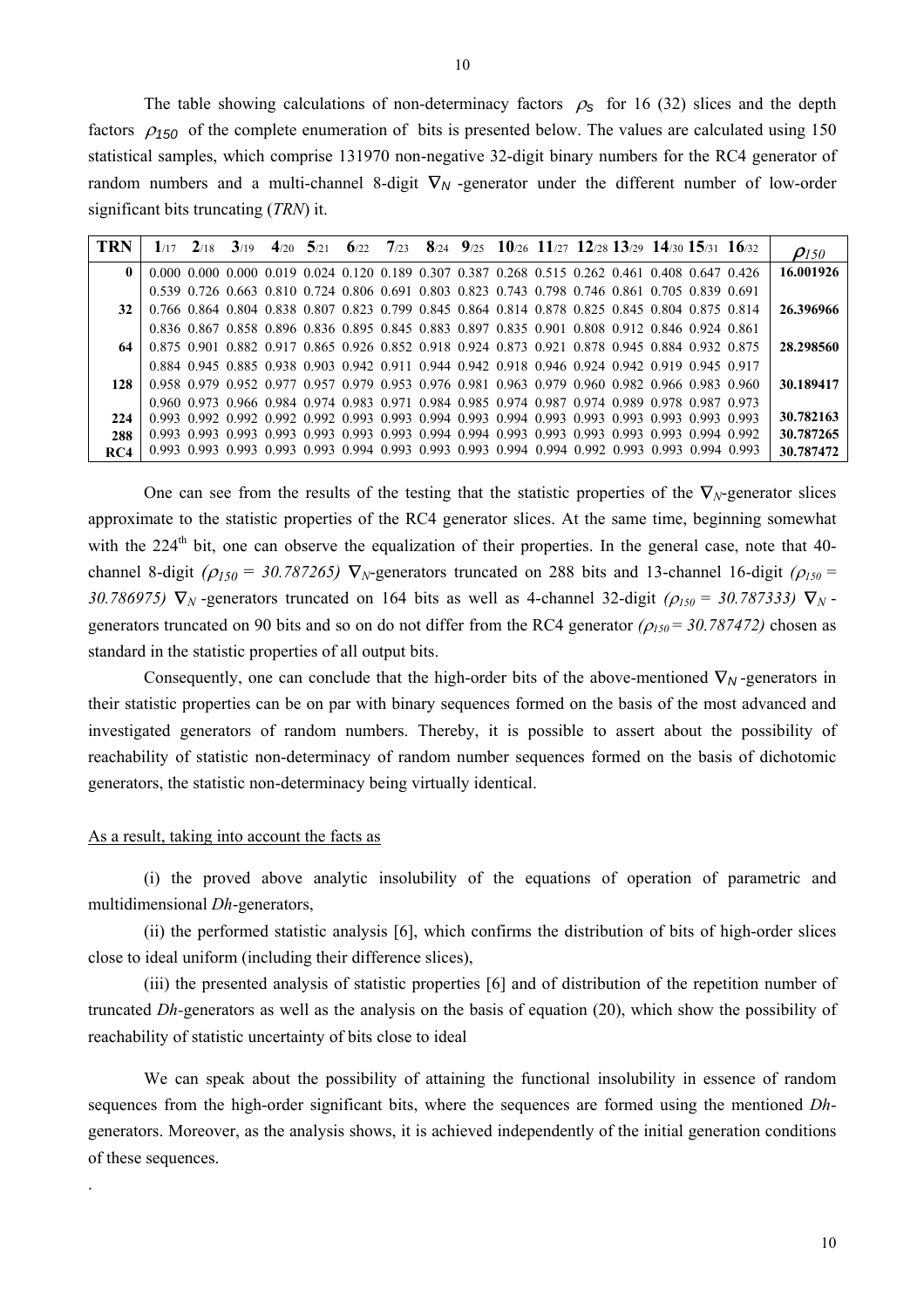In the most general case, based on the dichotomic generators possessing the functional insolubility in essence, one can rather simply create cryptographically powerful unrepeated Running Key Generators and equirepeated Gamma Generators. It can be achieved by bijective and surjective transformation of dichotomic sequences, which means the influence distribution of high-order bits onto the low-order bits, and vice versa and bit catenation as well as confusion of the transformed bits due to efficient techniques. Using these transformations, higher statistic factors of the sequences being formed can be achieved and a more reliable hiding of dichotomic properties inherent in initial *D*-sequences is provided.

As a rule, the practical result is optimal if the tasks of the dichotomic sequence formation and their transformations are mutually specified and superadditive, they are uniquely irreversible, they supplement each other and are in harmony with each other. The solution of these problems is the topic of the next part, i.e., stochastic cryptography, which will be presented in future.

By generalizing the aforesaid, we come to the following conclusions:

1. Dichotomic generators in their statistic properties, functional complexity and efficiency, surpass the most commonly used linear recurrent generators, which operate using the linear feedback shift registers (LFSRs). Thus, as for the hardware design, the operation rate of such generators can be comparable with the performance rate of one XOR operation, the length of the generator platform being insignificant.

2. The realization schemes of dichotomic generators are very simple, allow parallel single-digit and multi-digit (including processorless) hardware processing on any platforms of computing devices, they require small storage capacity and they are designed to use keys of variable length.

3. The realization schemes are transparent for analysis, they are algebraically complicated and closed, they are of highly dynamic and parametric, hidden from the environment, simple or multiplex, multidimensional, essentially pronounced constrained and nonlinear character. As a result, they can possess sufficient for practical applications statistic and functional reliability. In software realizations, they have no match among the most perfect samples. As for the hardware, they are distinguished high efficiency and low prime cost.

4. Dichotomic generators can have any repetition period that is not smaller than the one given in advance. They are capable of forming structural compositions of any complexity. They can be functionally insoluble in essence from the high-order significant bits and at the same time preserve the unrepeated properties inherent in their elements.

5. The above-mentioned properties of dichotomic sequences allow, using simple and transparent for analysis ways, to obtain simply and efficiently statistically and functionally reliable, for practical applications, unrepeated and equirepeated sequences of uniformly distributed numbers.

6. Dichotomic generators and methods of their formation lay the foundations of stochastic cryptography, which is intended for the construction of one- and multi-round parametric and non-linear binary stochastic converter of one-sided functions and operators. Within the framework of this direction, there were developed unrepeated Running Key Generators, equirepeated Gamma Generators, non-linear adders and integrators, hash functions of different applications and a symmetric iterative RACH block cipher with the variable number of rounds, based on special controlled operations.

7. Dichotomic generators lay the basis of the network cryptography. The latter consists of protocols, tools and technologies for the formation of distributed multidimensional, parametric, holistic, and